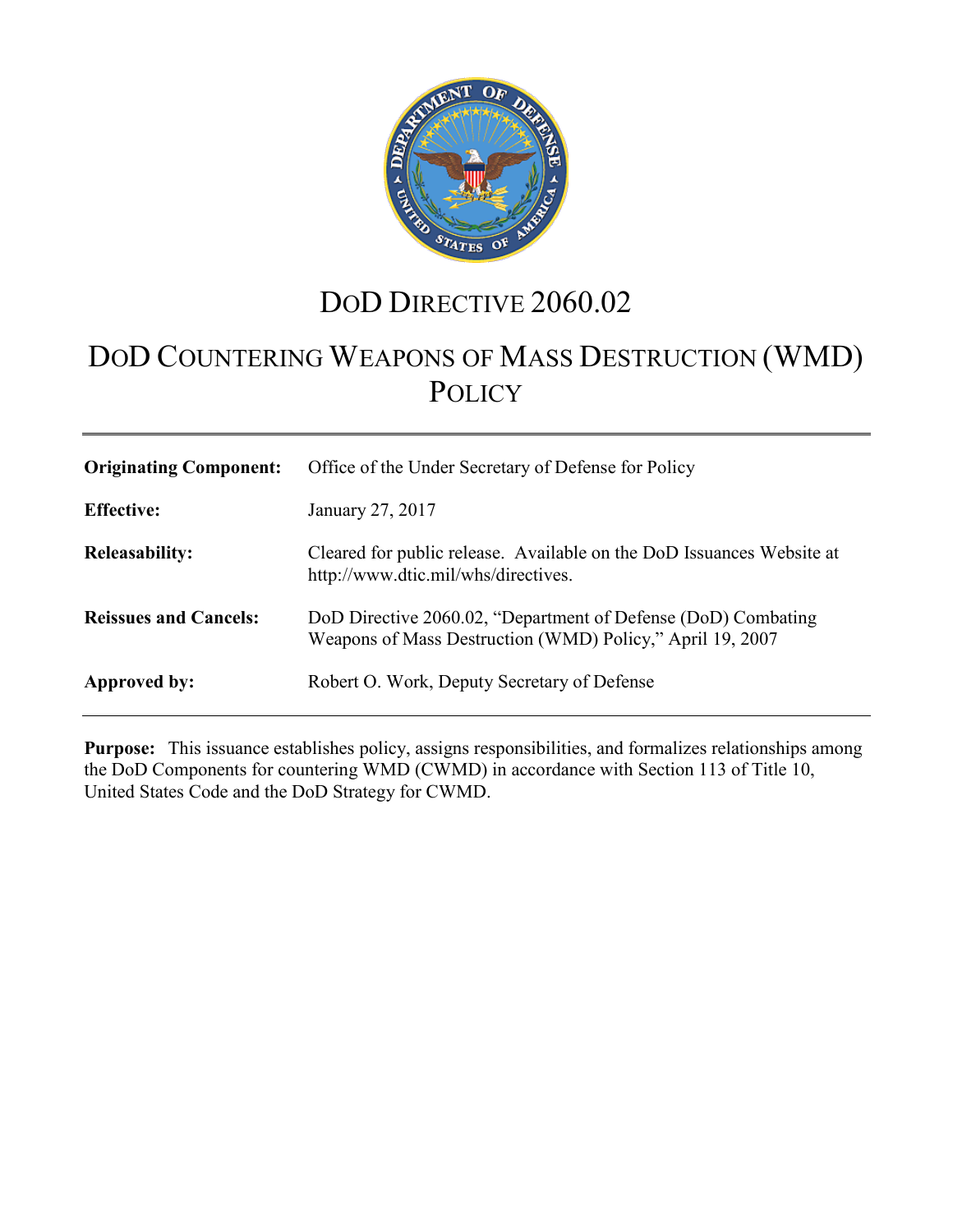## **TABLE OF CONTENTS**

| 2.2. Assistant Secretary of Defense for Homeland Defense and Global Security    |    |
|---------------------------------------------------------------------------------|----|
|                                                                                 |    |
|                                                                                 |    |
| 2.4. Assistant Secretary of Defense for Research and Engineering (ASD(R&E)).  7 |    |
|                                                                                 |    |
|                                                                                 |    |
|                                                                                 |    |
|                                                                                 |    |
|                                                                                 |    |
|                                                                                 |    |
| 2.11. CJCS.                                                                     |    |
|                                                                                 |    |
|                                                                                 |    |
|                                                                                 |    |
|                                                                                 |    |
|                                                                                 |    |
|                                                                                 | 12 |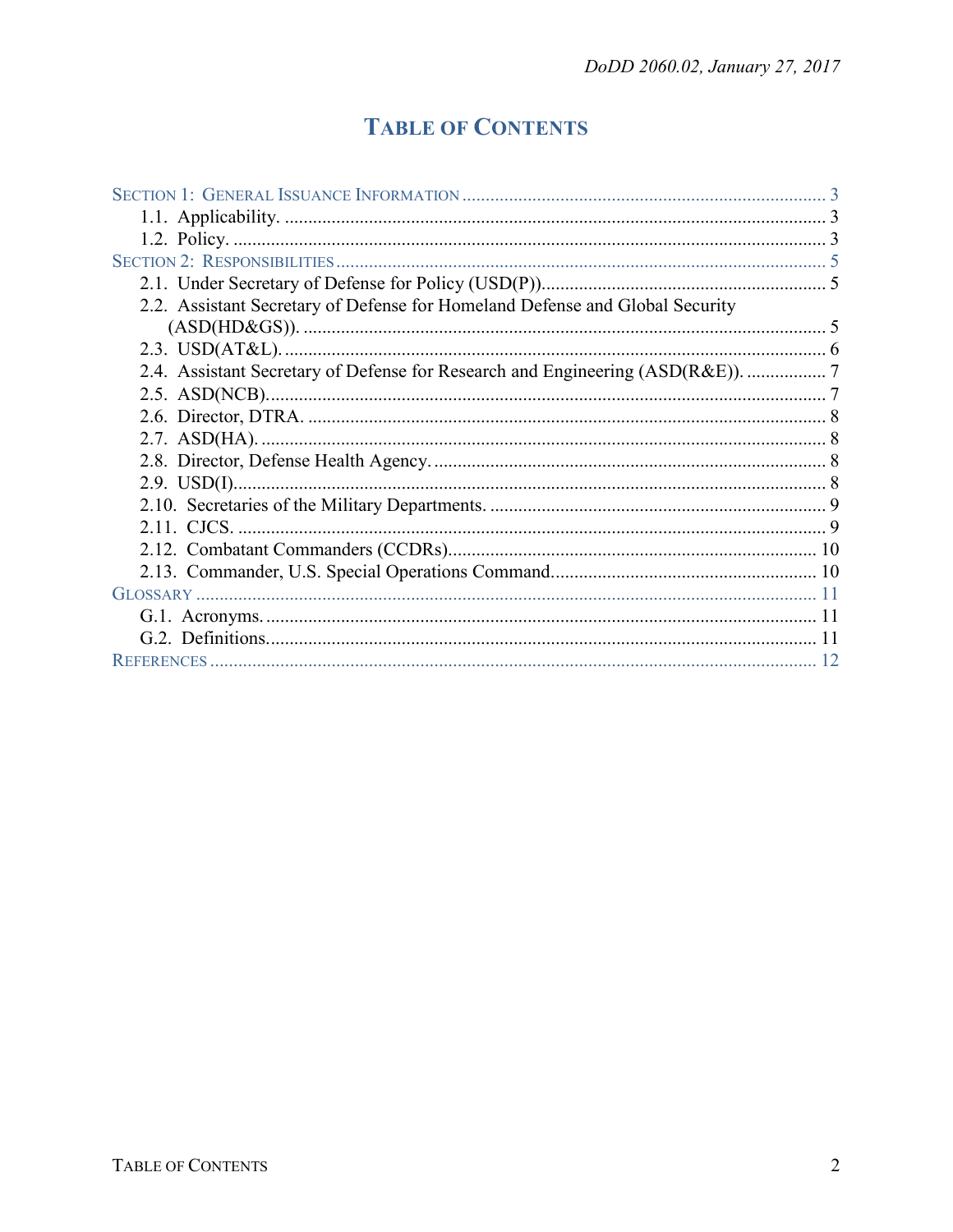## **SECTION 1: GENERAL ISSUANCE INFORMATION**

<span id="page-2-1"></span><span id="page-2-0"></span>**1.1. APPLICABILITY.** This issuance applies to OSD, the Military Departments, the Office of the Chairman of the Joint Chiefs of Staff (CJCS) and the Joint Staff, the Combatant Commands (CCMDs), the Office of the Inspector General of the Department of Defense, the Defense Agencies, the DoD Field Activities, and all other organizational entities within DoD (referred to collectively in this issuance as the "DoD Components").

<span id="page-2-2"></span>**1.2. POLICY.** The DoD will:

a. Dissuade, deter, and defeat actors of concern and their networks that seek to harm or coerce the United States, its citizens, its Military Services, and its allies and partners through the use or threat of use of WMD, while maintaining the ability to respond to and mitigate the effects of WMD use.

b. Implement a strategy for CWMD that supports national strategic guidance and frameworks; support military-force planning and doctrine to organize, train, exercise, and equip the Military Services to counter WMD; and prepare appropriate plans to address the defenserelated aspects of CWMD.

c. Prevent new WMD possession or WMD use, and minimize WMD effects by focusing efforts on the following four objectives outlined in the DoD Strategy for CWMD:

(1) Reduce incentives to pursue, possess, and employ WMD, in concert with other U.S. Government (USG) elements of power, by:

(a) Addressing the WMD global and regional-security drivers of acquisition, retention, and employment.

(b) Supporting adherence to international treaties and enforcement of sanctions.

(c) Reducing the appeal of WMD.

(d) Helping allies and partners that forgo WMD to remain confident that their security is assured.

(2) Increase barriers to WMD acquisition, proliferation, and use, in concert with other elements of U.S. national power, by:

(a) Targeting critical nodes and links to disrupt and defeat the acquisition, proliferation, and use of WMD.

(b) Working with other USG departments and agencies and with international organizations and partners to secure and limit the availability of WMD-related capabilities through tailored risk-reduction programs.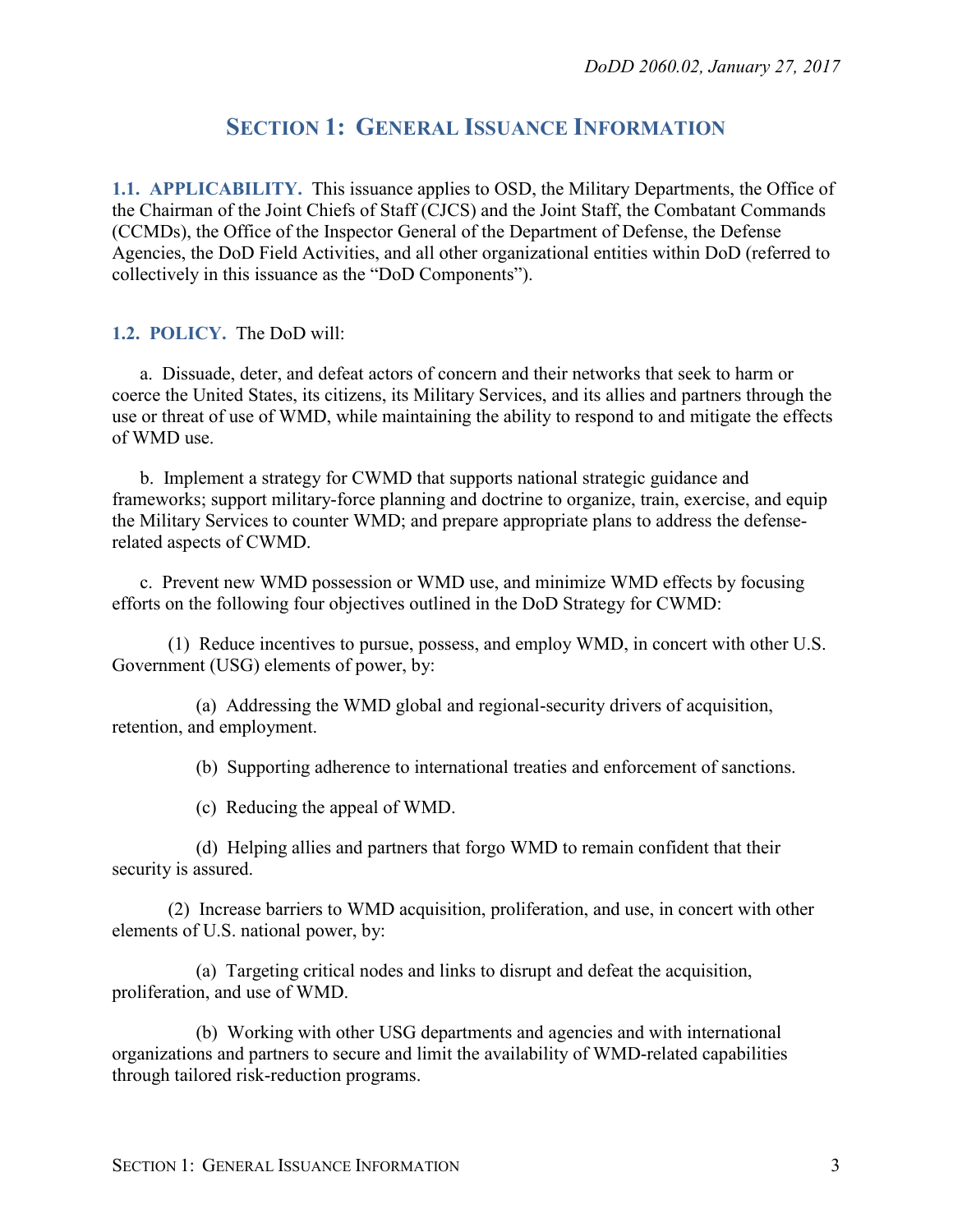(c) Providing support to the Department of State to negotiate, implement, and comply with treaties, control regimes, and other multilateral and bilateral activities designed to restrict the supply of WMD-related capabilities.

(3) Manage WMD risks, including WMD terrorism risks, from hostile, fragile, or failed States and safe havens, with other elements of U.S. national power.

(4) Deny the effects of current and emerging WMD threats through layered and integrated defenses across a spectrum of active and passive measures.

d. Prepare the Department to support the objectives in Paragraph 1.2.c. by ensuring effective CWMD capabilities, including maintaining and expanding technical expertise.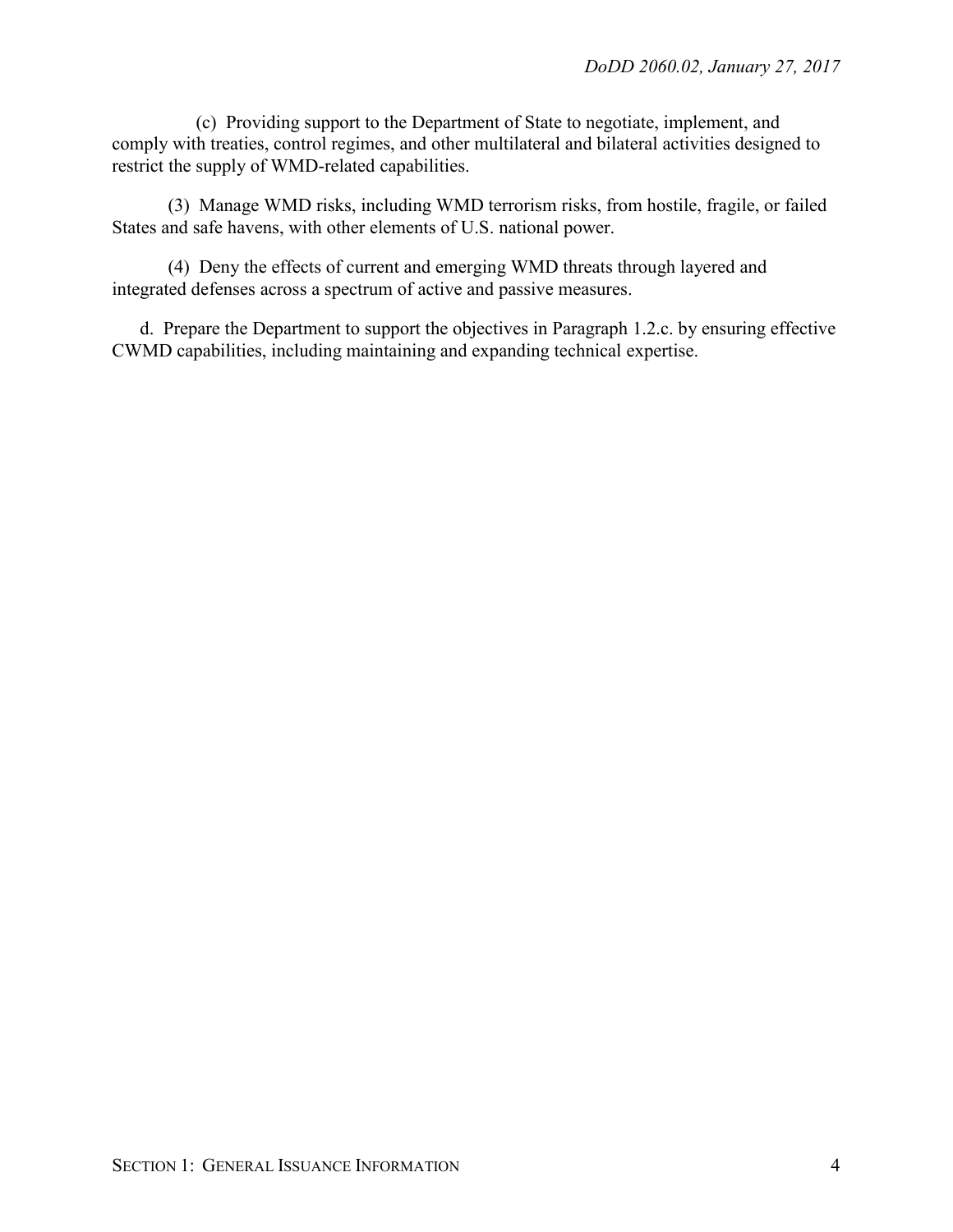## **SECTION 2: RESPONSIBILITIES**

#### <span id="page-4-1"></span><span id="page-4-0"></span>**2.1. UNDER SECRETARY OF DEFENSE FOR POLICY (USD(P)).** The USD(P):

a. Coordinates with the Under Secretary of Defense for Acquisition, Technology, and Logistics (USD(AT&L)), through the Assistant Secretary of Defense for Nuclear, Chemical, and Biological Defense Programs (ASD(NCB)), on CWMD planning and programming priorities.

b. Coordinates with the Under Secretary of Defense for Intelligence (USD(I)), through the Director for Defense Intelligence, Technical Collection, and Special Programs on CWMD intelligence-related matters.

c. Oversees development of international partnership capacity to counter WMD, and builds international partnerships for CWMD to execute policy, strategy, and guidance consistent with current strategic guidance documents, including the Secretary of Defense Guidance for the Employment of the Force.

d. Integrates CWMD policy with other DoD and national policies and strategies.

e. Supports Combatant Commander (CCDR) CWMD planning and execution activities; provides expertise, policy guidance, long-range planning, and analysis in support of DoD efforts to prevent the proliferation or use of WMD, related materials, and means of delivery; and provides guidance for, and review of, contingency plans related to CWMD.

f. Develops, coordinates, and oversees the implementation of policy on all matters pertaining to the roles, missions, capabilities, and employment of forces, including special operations forces, in CWMD; and reviews and evaluates policies, processes, and programs of DoD Components that affect the capability to plan, resource, prepare forces for, and execute CWMD special operations.

#### <span id="page-4-2"></span>**2.2. ASSISTANT SECRETARY OF DEFENSE FOR HOMELAND DEFENSE AND GLOBAL SECURITY (ASD(HD&GS)).** Under the authority, direction, and control of the USD(P), the ASD(HD&GS):

a. Serves as the principal advisor to the USD(P) and the Secretary of Defense for developing, coordinating, and overseeing the implementation and integration of DoD CWMD strategy and policies to support achievement of the objectives outlined in Paragraph 1.2.c., and serves as the primary point of contact within the Office of the USD(P) for CWMD.

b. Provides DoD policy guidance for the programs and activities of the DoD Cooperative Threat Reduction (CTR) Program authorized in relevant sections of Chapter 48, Title 50, U.S. Code, to the ASD(NCB) so that the DoD CTR Program is overseen in accordance with DoD Directives 5105.62 and 5134.08.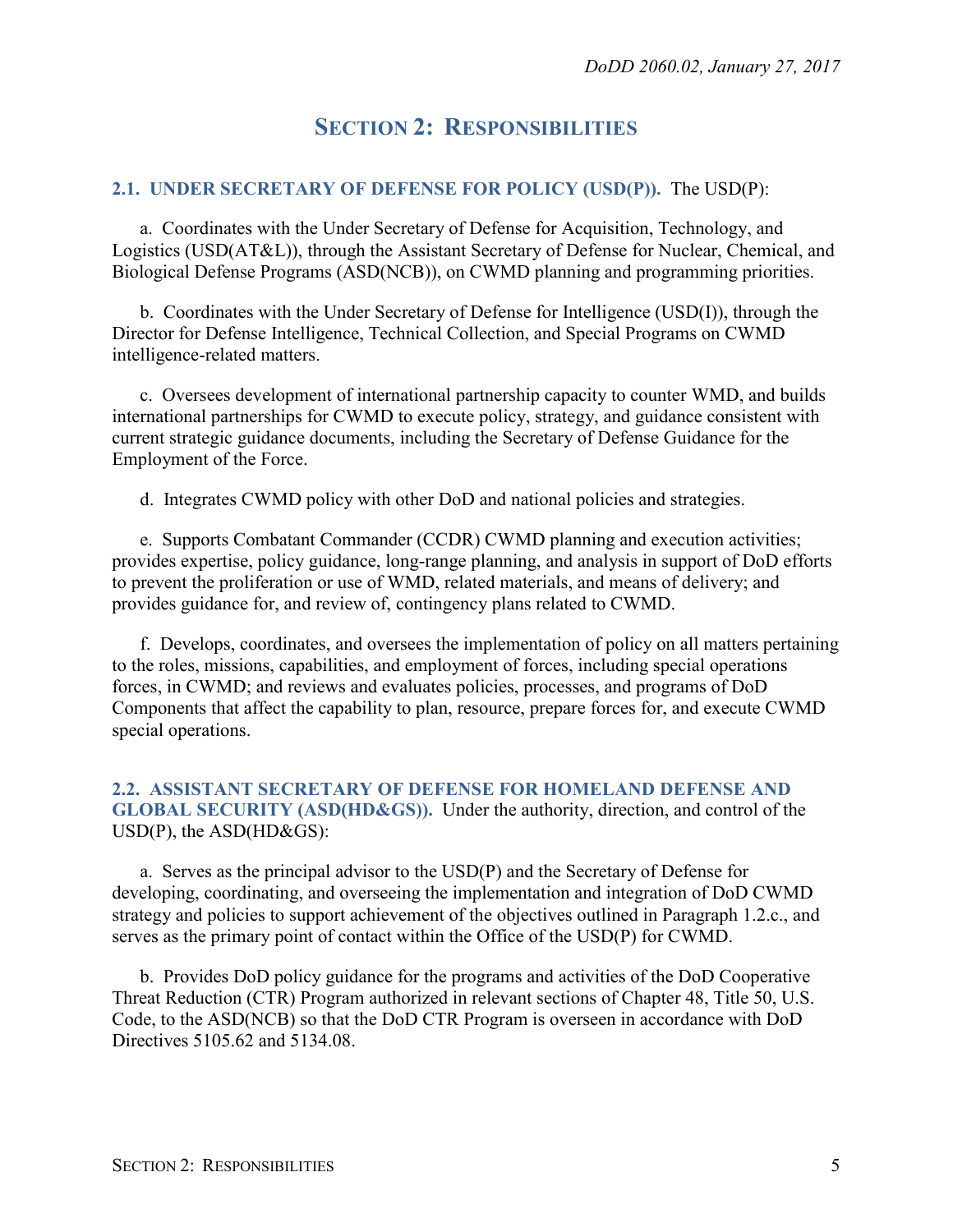c. Represents the Secretary of Defense and the USD(P) in interagency and international partner CWMD policy engagements, with advice from the Joint Staff and the Unified Command Plan-designated DoD CWMD Global Synchronizer.

d. Develops and coordinates policy for all matters pertaining to the roles, missions, capabilities, and employment of the DoD Components in support of domestic civil authorities engaged in CWMD.

e. Establishes DoD policy for, and oversees coordination of, DoD efforts contributing to the Global Health Security Agenda, including activities that enhance the capabilities of international partners to prevent, detect, and respond to infectious disease outbreaks of security concern, whether naturally occurring or caused by accidental or purposeful release.

f. Coordinates with the Assistant Secretary of Defense for Health Affairs (ASD(HA)) on force health protection and health security related issues, including the Global Health Security Agenda, to ensure priorities align with CWMD policies.

g. Develops policy to assist partner nations in building a sustainable national-level WMD preparedness and incident-response capacity to respond to, mitigate, and recover effectively from the effects of an incident involving a WMD.

h. Oversees DoD participation in related multilateral engagements.

i. Develops policy options to mitigate risks from emerging technologies with WMD implications.

j. Executes other assigned CWMD policy missions in accordance with DoD Directive 5111.13 and Enclosure 2 of DoD Directive 5111.18 as amended by the January 9, 2015 Deputy Secretary of Defense Memorandum.

#### <span id="page-5-0"></span>**2.3. USD(AT&L).** The USD(AT&L):

a. Oversees DoD research, development, and acquisition programs to:

(1) Ensure they support CWMD policy efforts.

(2) Enable the Military Services to operate successfully in chemical, biological, radiological, and nuclear (CBRN) environments.

b. Establishes policies and procedures, in coordination with the USD(P), for effectively developing programs that support current CWMD goals.

c. Ensures programs, systems, and activities related to acquisition for homeland defense and special operations and low-intensity conflict effectively support the CCDRs and warfighters, in coordination with the Under Secretary of Defense for Personnel and Readiness (USD(P&R)).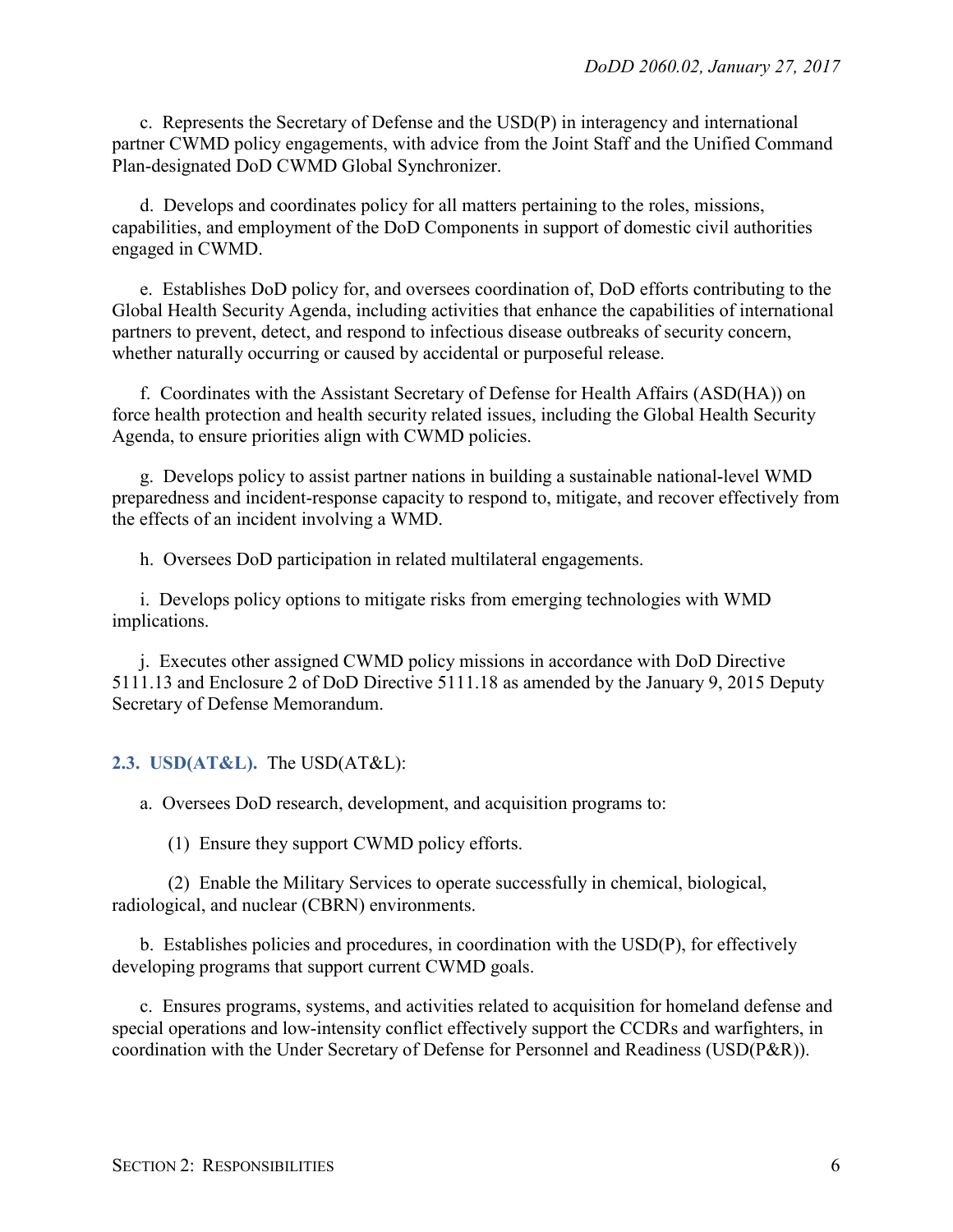d. With advice from the USD(P), the Joint Staff, and CCMDs through the CJCS, represents and advocates DoD CWMD requirements and capabilities in interagency acquisition engagements.

<span id="page-6-0"></span>**2.4. ASSISTANT SECRETARY OF DEFENSE FOR RESEARCH AND ENGINEERING (ASD(R&E)).** Under the authority, direction, and control of the USD(AT&L) and in coordination with the ASD(NCB), the ASD(R&E)) advocates or sponsors and oversees innovative research and development efforts to counter WMD and their means of delivery.

<span id="page-6-1"></span>**2.5. ASD(NCB).** Under the authority, direction, and control of the USD(AT&L), the ASD(NCB):

a. Serves as the principal point of contact in the Office of the USD(AT&L) for CWMD.

b. Develops policies, provides advice, and makes recommendations on: U.S. nuclear weapons; CBRN medical and non-medical defense; safety and security of chemical and biological agents; safety, surety, security, and safe destruction of the current chemical weapons stockpile; CWMD; nuclear, chemical, and biological arms control activities; CBRN survivability; and related plans and programs.

c. Oversees, in coordination with the USD(P), CJCS, and the Unified Command Plandesignated DoD CWMD Global Synchronizer, DoD CWMD research and development investment planning, acquisition programs, and related activities for compliance with applicable law and Presidential and DoD policy, strategy, and guidance to support achievement of the objectives outlined in Paragraph 1.2.c.

d. Develops systems and standards and a collaborative process for the oversight of Military Department and Defense Agency CWMD programs.

e. Develops, in coordination with the USD(P), USD(P&R), and CJCS, a comprehensive RD&A strategy to support the objectives outlined in Paragraph 1.2.c.

f. Coordinates oversight of CWMD research and development activities with the USD(P),  $USD(P&R)$ ,  $USD(I)$ , and  $ASD(R&E)$ .

g. Oversees the implementation of the DoD CTR Program executed through the Defense Threat Reduction Agency (DTRA).

h. With guidance from ASD(HD&GS), the Joint Staff, and CCDRs, represents the Secretary of Defense and the USD(AT&L) in interagency and international partner CWMD implementation and technical engagements.

i. Coordinates with the ASD(HD&GS), ASD(HA), the Joint Staff, and CCDRs through the CJCS, on matters related to the Global Health Security Agenda.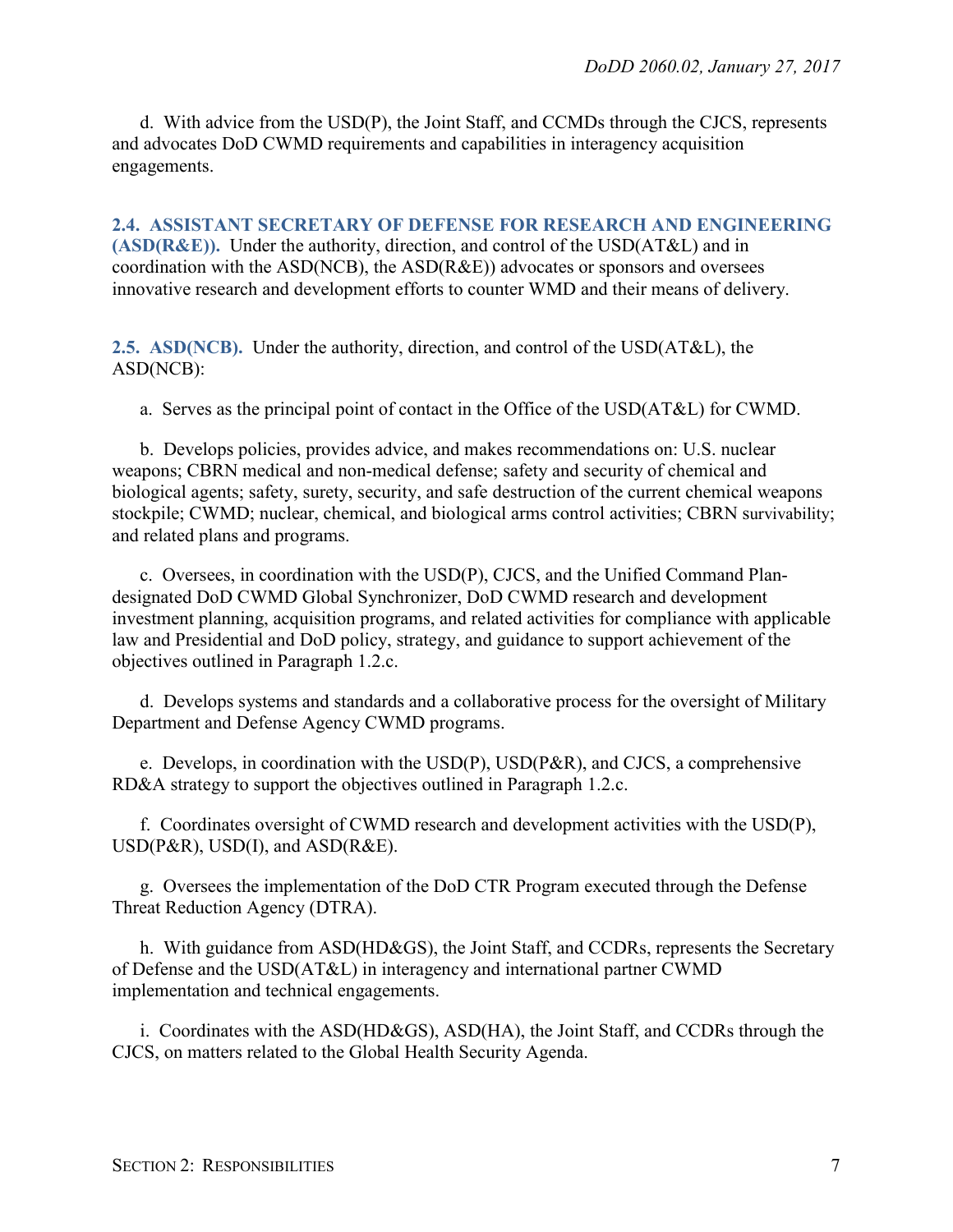j. Directs resourcing for the CBDP to meet research, development, and acquisition requirements of priority DoD chemical, biological, radiological, and nuclear defense capability requirements in support of DoD CWMD efforts.

k. Oversees and integrates research, development, and acquisition of CBRN defense capabilities in support of CWMD missions in accordance with DoD Directive 5160.05.

<span id="page-7-0"></span>**2.6. DIRECTOR, DTRA.** Under the authority, direction, and control of the USD(AT&L) through the ASD(NCB), the Director, DTRA, integrates assigned CWMD activities and tasks across DoD, as appropriate, in accordance with DoD Directive 5105.62.

<span id="page-7-1"></span>**2.7. ASD(HA).** Under the authority, direction, and control of the USD(P&R), the ASD(HA):

a. Develops DoD force health protection (FHP) policies, procedures, and standards for DoD FHP programs and activities for CWMD in accordance with DoD Directive 5136.01.

b. Coordinates with the Assistant Secretary of Defense for Special Operations and Low-Intensity Conflict and the ASD(HD&GS) to ensure that relevant policy and program activities pertaining to medical readiness for CWMD are integrated and consistent with DoD priorities and programs.

c. Coordinates with the ASD(NCB) and ASD(R&E) on matters pertaining to research, development, and acquisition of medical countermeasures for CWMD threats.

d. Coordinates with the ASD(HD&GS) on matters pertaining to DoD efforts contributing to global health security.

<span id="page-7-2"></span>**2.8. DIRECTOR, DEFENSE HEALTH AGENCY.** Under the authority, direction, and control of the USD(P&R) through the ASD(HA), the Director, Defense Health Agency:

a. Performs assigned combat support agency responsibilities for CWMD in accordance with DoD Directive 5136.13.

b. Implements DoD FHP policies, procedures, and standards, and issues guidance, as necessary, for FHP programs and activities related to CWMD.

#### <span id="page-7-3"></span>**2.9. USD(I).** The USD(I):

a. Serves as the principal advisor to the Secretary of Defense, Deputy Secretary of Defense, and USD(P) regarding Defense intelligence matters in support of CWMD.

b. Represents DoD in USG activities and other forums pertaining to planning and using intelligence for assessing and countering WMD threats.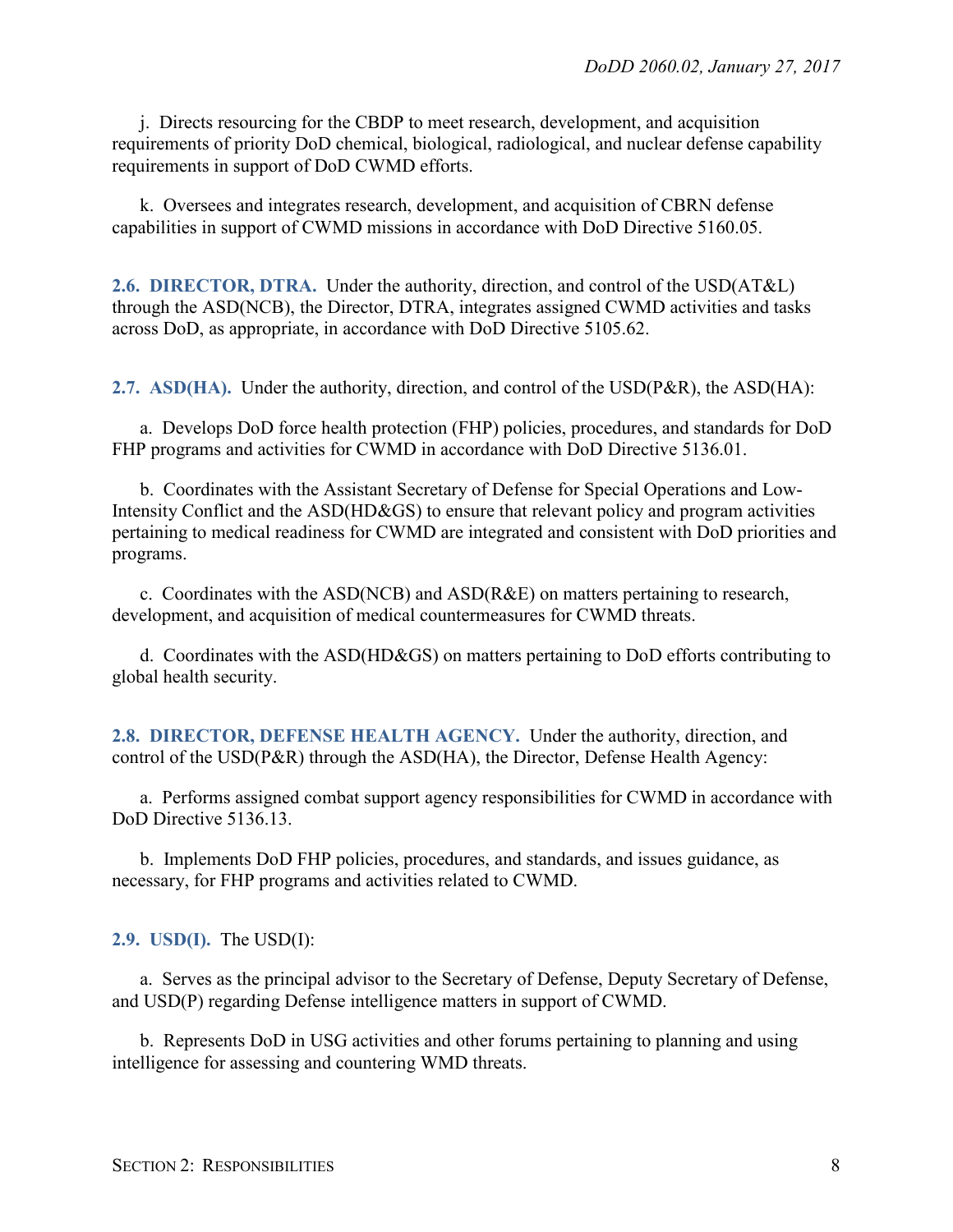c. Coordinates with the USD(P), through the ASD(HD&GS), on CWMD intelligence-related matters.

d. Oversees, synchronizes, and directs that Defense intelligence organizations respond to the direction and priorities of the Director of National Intelligence, the Secretary of Defense, and DoD Components with respect to WMD threats in accordance with DoD Directive 5143.01.

e. Oversees and directs the acquisition, as delegated by the USD(AT&L), Director of National Intelligence, or other appropriate official, delivery and implementation of Defense intelligence capabilities, including the identification and assessment(s) of WMD threats, to provide effective and integrated support to DoD and USG interagency operations and activities for achievement of the objectives outlined in Paragraph 1.2.c.

f. Directs statutory or Executive Branch requirements for the development or production of integrated Defense intelligence assessments pertaining to WMD threats to the Director, Defense Intelligence Agency .

<span id="page-8-0"></span>**2.10. SECRETARIES OF THE MILITARY DEPARTMENTS.** The Secretaries of the Military Departments:

a. Organize, train, equip, and otherwise prepare their respective Departments to counter WMD, means of delivery, and related materials.

b. Coordinate CWMD capability requirements with the CJCS.

c. Support the CJCS and CCMD activities to advocate for military capabilities to counter WMD.

d. Coordinate CWMD RDT&E laboratory activities with the USD(AT&L), ASD(NCB), ASD(R&E), Director, DTRA, and Director, Defense Advanced Research Projects Agency.

<span id="page-8-1"></span>**2.11. CJCS.** The CJCS:

a. Serves as the principal military advisor to the President, the National Security Council, and the Secretary of Defense regarding CWMD activities.

b. Provides CWMD planning guidance to the CCDRs in coordination with the USD(P) and as approved by the Secretary of Defense.

c. In coordination with the CCDRs and Military Services, identifies capability shortfalls and advocates for CWMD capability solutions to address them. Validates and prioritizes CWMD requirements to achieve the objectives outlined in Paragraph 1.2.c.

d. Provides assessments to and advises the Secretary of Defense on the extent to which the program recommendations and budget proposals regarding CWMD conform with:

(1) Priorities established in strategic plans.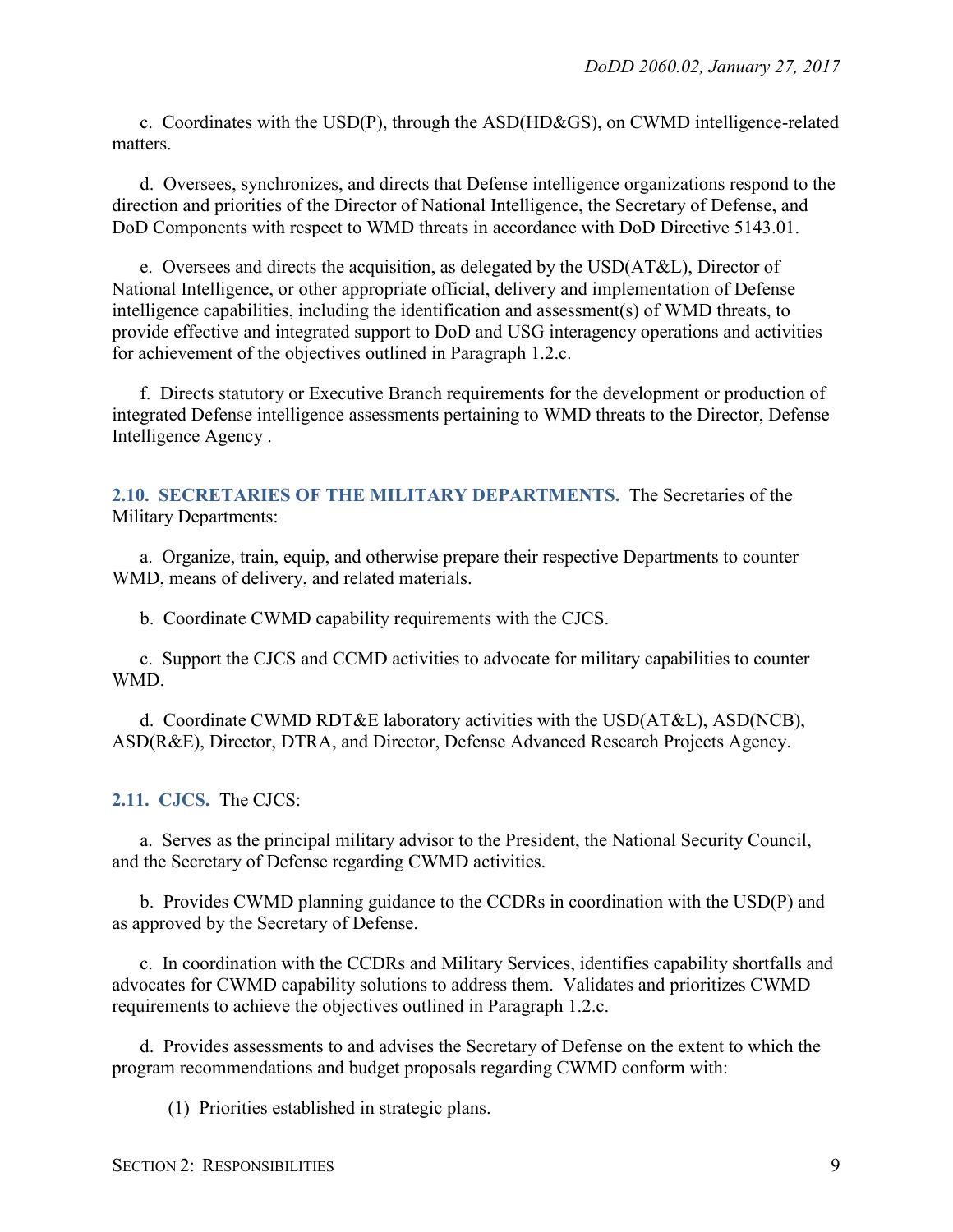(2) Requirements advanced by the CCMDs.

e. Builds international military-to-military partnerships for CWMD to facilitate execution of policy, strategy, and guidance.

f. Coordinates with the interagency partners at various working groups to ensure a synchronized whole-of-government process.

#### <span id="page-9-0"></span>**2.12. COMBATANT COMMANDERS (CCDRs).** The CCDRs:

a. Will be prepared to perform assigned missions, including CWMD, in permissive, uncertain, and hostile environments and coordinate efforts with other USG departments and agencies, allies, and partners, as directed in accordance with the Unified Command Plan and in support of the objectives outlined in Paragraph 1.2.c.

b. Coordinate the development and implementation of CWMD military capabilities to address shortfalls.

c. Integrate and routinely exercise CWMD forces and capabilities and coordinates with the UCP-designated DoD CWMD global synchronizer, for applicable support.

d. Build regional military-to-military partnerships for CWMD.

<span id="page-9-1"></span>**2.13. COMMANDER, U.S. SPECIAL OPERATIONS COMMAND.** In addition to the responsibilities in Paragraph 2.12. and in support of meeting the objectives in Paragraph 1.2.c., the Commander U.S. Special Operations Command, in coordination with the CJCS:

a. Serves as lead CCDR for synchronizing planning for DoD CWMD efforts in coordination with other CCMDs, Military Services, and, as directed, other appropriate USG departments and agencies.

b. Supports other CCDRs in CWMD planning and execution.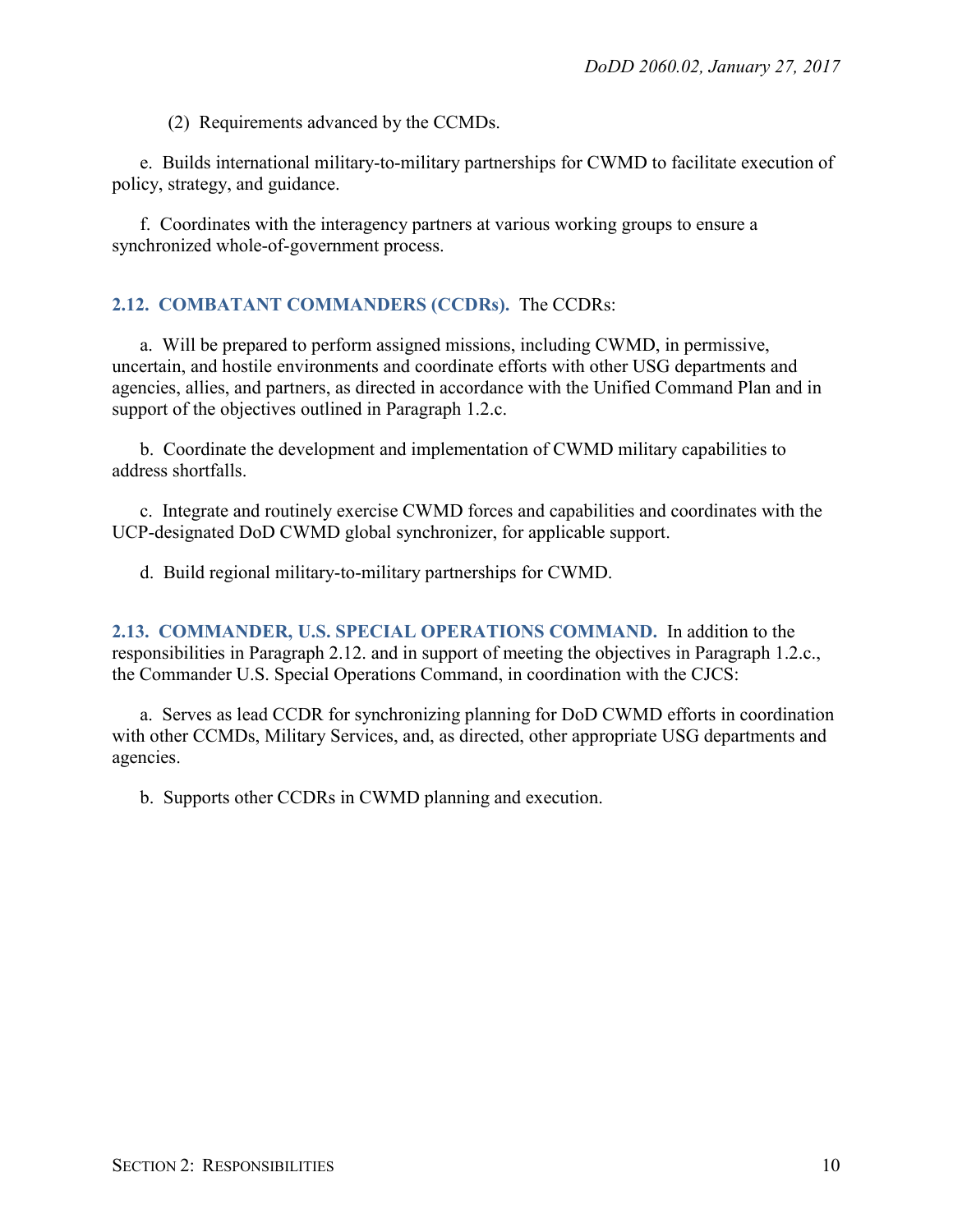## **GLOSSARY**

#### <span id="page-10-1"></span><span id="page-10-0"></span>**G.1. ACRONYMS.**

| ASD(HA)<br>$ASD(HD\&GS)$ | Assistant Secretary of Defense for Health Affairs<br>Assistant Secretary of Defense for Homeland Defense and Global |
|--------------------------|---------------------------------------------------------------------------------------------------------------------|
|                          | Security                                                                                                            |
| ASD(NCB)                 | Assistant Secretary of Defense for Nuclear, Chemical, and Biological                                                |
|                          | Defense Programs                                                                                                    |
| ASD(R&E)                 | Assistant Secretary of Defense for Research and Engineering.                                                        |
| <b>CBRN</b>              | chemical, biological, radiological, and nuclear                                                                     |
| <b>CCDR</b>              | <b>Combatant Commander</b>                                                                                          |
| <b>CCMD</b>              | <b>Combatant Command</b>                                                                                            |
| <b>CJCS</b>              | Chairman of the Joint Chiefs of Staff                                                                               |
| <b>CTR</b>               | <b>Cooperative Threat Reduction</b>                                                                                 |
| <b>CWMD</b>              | countering weapons of mass destruction                                                                              |
| <b>DTRA</b>              | Defense Threat Reduction Agency                                                                                     |
| USD(AT&L)                | Under Secretary of Defense for Acquisition, Technology, and Logistics                                               |
| USD(I)                   | Under Secretary of Defense for Intelligence                                                                         |
| $USD(P\&R)$              | Under Secretary of Defense for Personnel and Readiness                                                              |
| USD(P)                   | Under Secretary of Defense for Policy                                                                               |
| <b>USG</b>               | <b>United States Government</b>                                                                                     |
| <b>WMD</b>               | weapons of mass destruction                                                                                         |

<span id="page-10-2"></span>**G.2. DEFINITIONS.** These terms and their definitions are for the purpose of this issuance.

**actors of concern.** State or non-state actors that carry out activities that, left unaddressed, pose a clear potential threat to the strategic objectives of the USG. In the WMD context, an actor of concern poses a threat of developing, acquiring, proliferating, or employing WMD, related expertise, materials, technologies, and means of delivery.

**CWMD.** Efforts against actors of concern to curtail the conceptualization, development, possession, proliferation, use, and effects of WMD, related expertise, materials, technologies, and means of delivery.

**WMD.** Chemical, biological, radiological, or nuclear weapons capable of a high order of destruction or causing mass casualties, but excluding the means of transporting or propelling the weapon where such means is a separable and divisible part from the weapon.